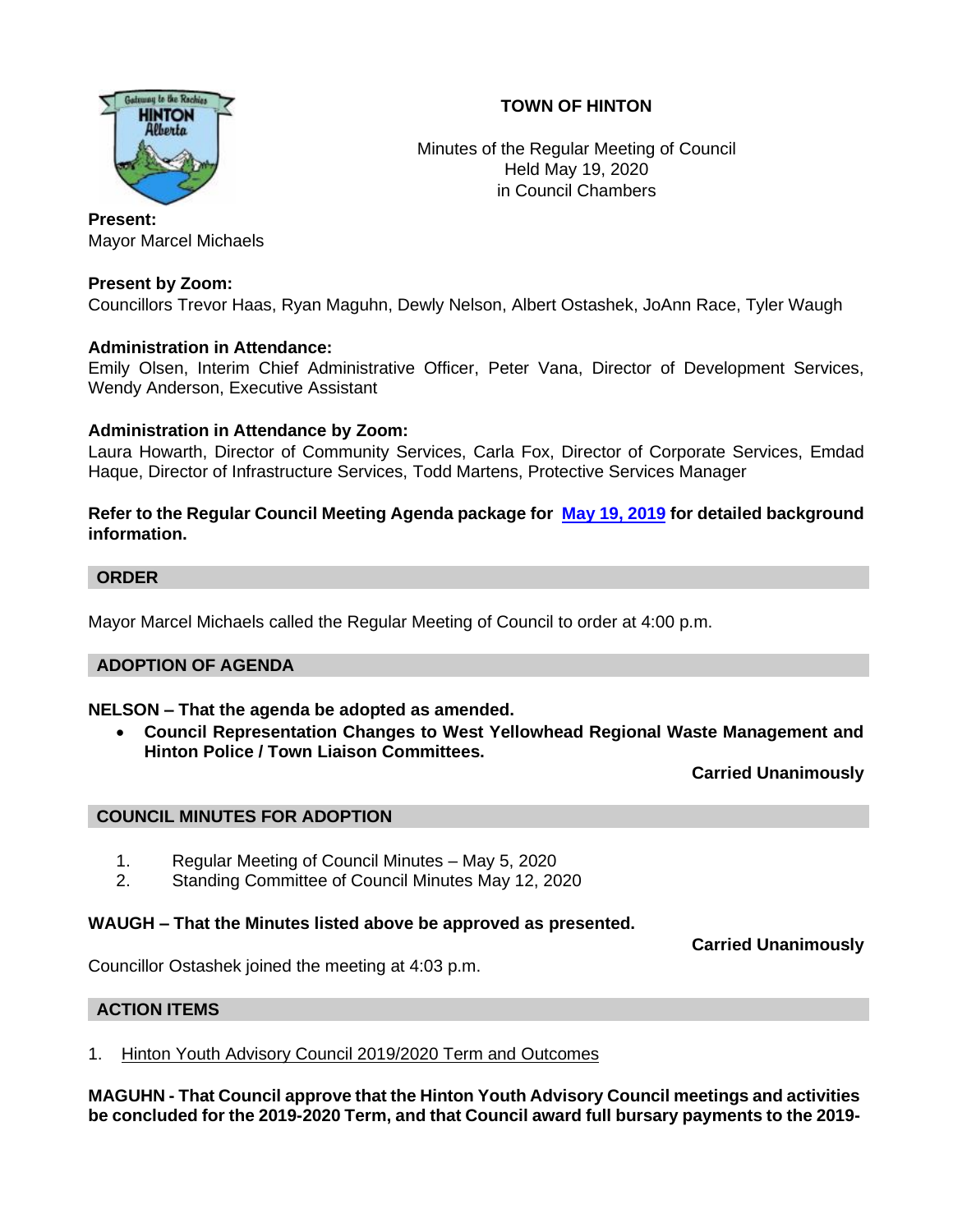Town of Hinton Regular Meeting of Council Minutes— May 19, 2020 P a g e | **2**

> **2020 Hinton Youth Advisory Council youth membership, conditional upon the fulfillment of sections 9.3 and 9.4 of Bylaw #1128 Appendix #1.**

> > **Carried Unanimously**

## 2. Land Use Bylaw Amendment No. 1088-14

**NELSON - That Council give First Reading of Land Use Bylaw Amendment 1088-14, and that Council schedule a Public Hearing on June 16, 2020 at 4:00 p.m. in the Government Centre or on-line to hear public comments on Bylaw Amendment 1088-14.** 

**Carried Unanimously**

#### 3. Council Representation on Boards and Committees

**NELSON - That Council appoint Councillor Tyler Waugh be appointed to the Hinton Police / Town Liaison Committee and be removed from the West Yellowhead Regional Waste Management Authority Committee and that Council appoint Councillor Trevor Haas be appointed to the West Yellowhead Regional Waste Management Authority Committee and removed from the Hinton Police / Town Liaison Committee.**

**Carried Unanimously**

## **INFORMATION ITEMS**

1. 2019 Fourth Quarter Year End Financial Statements and Capital Projects Plan

**HAAS - That Council accept the 2019 Fourth Quarter Year End Financial Statements and Capital Project Plan as information.**

**Carried Unanimously**

**NELSON - That Council direct Administration to bring forward a financial reporting policy where each quarter is reported no later than 6 weeks after the completion of that quarter to a Standing Committee Meeting no later than September 30, 2020.**

> **Defeated For: Race, Nelson, Maguhn Against: Haas, Waugh, Michaels, Ostashek**

**Chair was handed over to Deputy Mayor Haas at 4:43 p.m.**

**MICHAELS - That Council direct Administration to bring a draft Fiscal Management Policy to a Standing Committee meeting before December 31, 2020.**

**Carried Unanimously**

**Mayor Michaels assumed Chair at 4:48 p.m.**

2. Council Information Packages #1 for May 5, 2020

**OSTASHEK - That Council accept Information Package #1 for May 5, 2020 as information. Carried Unanimously**